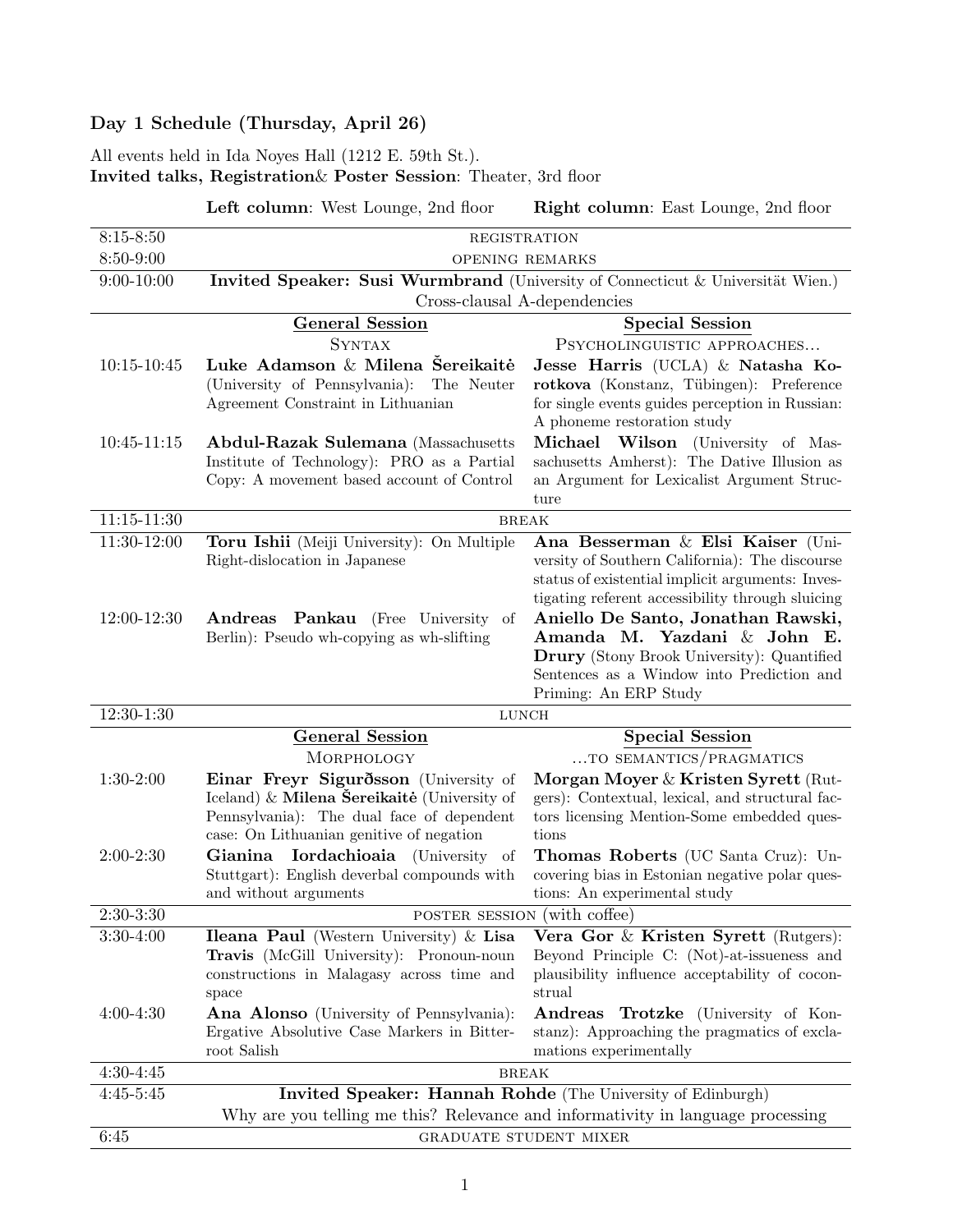## Day 2 Schedule (Friday, April 27)

All events held in Ida Noyes Hall (1212 E. 59th St.). Invited talks, Registration & Poster Session: Theater, 3rd floor

Left column: West Lounge, 2nd floor Right column: East Lounge, 2nd floor

| 8:30-9:00                                             | <b>REGISTRATION</b>                                                      |                                                                                        |  |
|-------------------------------------------------------|--------------------------------------------------------------------------|----------------------------------------------------------------------------------------|--|
| $9:00 - 10:00$                                        | Invited Speaker: Richard Larson (Stony Brook University)                 |                                                                                        |  |
|                                                       | Ezafe, PP and the Nature of Nominalization                               |                                                                                        |  |
|                                                       | <b>General Session</b>                                                   | <b>General Session</b>                                                                 |  |
| $10:15 - 10:45$                                       | Kelly E. Wright (University of Michigan):                                | Grano<br>Thomas<br>(Indiana)<br>University                                             |  |
|                                                       | Covert Segregation: Dialect Discrimination in                            | Bloomington):<br>Belief, Intention, and the                                            |  |
|                                                       | the Housing Market                                                       | Grammar of Persuasion                                                                  |  |
| $10:45-11:15$                                         | <b>Hiroaki Saito</b> (University of Connecticut):                        | Ang Li (Rutgers): Counting on a verbal di-                                             |  |
|                                                       | Grammaticalization and the Root & Category                               | mension: verbal classifiers in Mandarin Chi-                                           |  |
|                                                       | Theory                                                                   | nese                                                                                   |  |
| $11:15 - 11:30$                                       | <b>BREAK</b>                                                             |                                                                                        |  |
| $11:30-12:00$                                         | Hobich<br>Melanie<br>(Goethe University)<br>The für in was für: historic | Danfeng Wu (Massachusetts Institute of<br>Technology): Evidence from ellipsis suggests |  |
|                                                       | Frankfurt):<br>evidence against was für as wh-modification               | the low origination site of expletives "there"                                         |  |
|                                                       |                                                                          | and "it"                                                                               |  |
| 12:00-12:30                                           | Jane Chandlee (Haverford College) &                                      | <b>Yuta Tatsumi</b> (University of Connecticut):                                       |  |
|                                                       | Adam Jardine (Rutgers): Computational                                    | Excorporation and V-V compound ellipsis in                                             |  |
|                                                       | Locality and Autosegmental Processes                                     | Japanese                                                                               |  |
| 12:30-1:30                                            |                                                                          | $LUNCH$                                                                                |  |
|                                                       | <b>General Session</b><br><b>General Session:</b>                        |                                                                                        |  |
|                                                       | EXPERIMENTAL LINGUISTICS                                                 | SEMANTICS & PRAGMATICS                                                                 |  |
| $1:30-2:00$                                           | Annika Kohrt, Trey Sorensen &                                            | Teruyuki Mizuno & Stefan Kauf-                                                         |  |
|                                                       | Dustin Chacón (University of Minnesota):                                 | mann (University of Connecticut): Past-as-                                             |  |
|                                                       | Real Time Status of Semantic Exceptions to                               | Past in Japanese counterfactuals                                                       |  |
| $2:00-2:30$                                           | the Adjunct Island Constraint<br>Jeffrey Green, Michael McCourt,         | Saúl<br>Fernández<br>González<br>&                                                     |  |
|                                                       | Ellen Lau & Alexander Williams (Uni-                                     | Jonathan<br>Pesetsky<br>(University)<br>of                                             |  |
|                                                       | versity of Maryland): Processing adjunct con-                            | $ILLC)$ :<br>Amsterdam,<br>Suppose<br>Epistemic                                        |  |
|                                                       | trol: Rapid use of structural information in                             | Contradictions Might Not Be Contradictions                                             |  |
|                                                       | reference resolution                                                     |                                                                                        |  |
| $2:30-3:30$                                           | POSTER SESSION (with coffee)                                             |                                                                                        |  |
| $3:30-4:00$                                           | Marju Kaps (UCLA): Licensing SOV in Es-                                  | Hana Möller Kalpak (University of Ams-                                                 |  |
|                                                       | tonian: A naturalness rating study                                       | terdam, ILLC): Sortal versus relational nouns                                          |  |
|                                                       |                                                                          | in concealed questions: A pragmatic solution                                           |  |
| $4:00-4:30$                                           | Kehler<br>Poppels & Andrew<br>Till                                       | Alexander<br><b>Wimmer</b> (University of                                              |  |
|                                                       | (UC San Diego):<br>Asymmetries in voice-                                 | Tübingen): Paradoxical desires. On counter-                                            |  |
|                                                       | mismatched VP-ellipsis                                                   | factual displacement of German 'wünschen'                                              |  |
| $4:30-4:45$                                           | <b>BREAK</b>                                                             |                                                                                        |  |
| $4:45-5:45$                                           | Invited Speaker: Valentine Hacquard (University of Maryland)             |                                                                                        |  |
| What to learn in learning modal and attitude meanings |                                                                          |                                                                                        |  |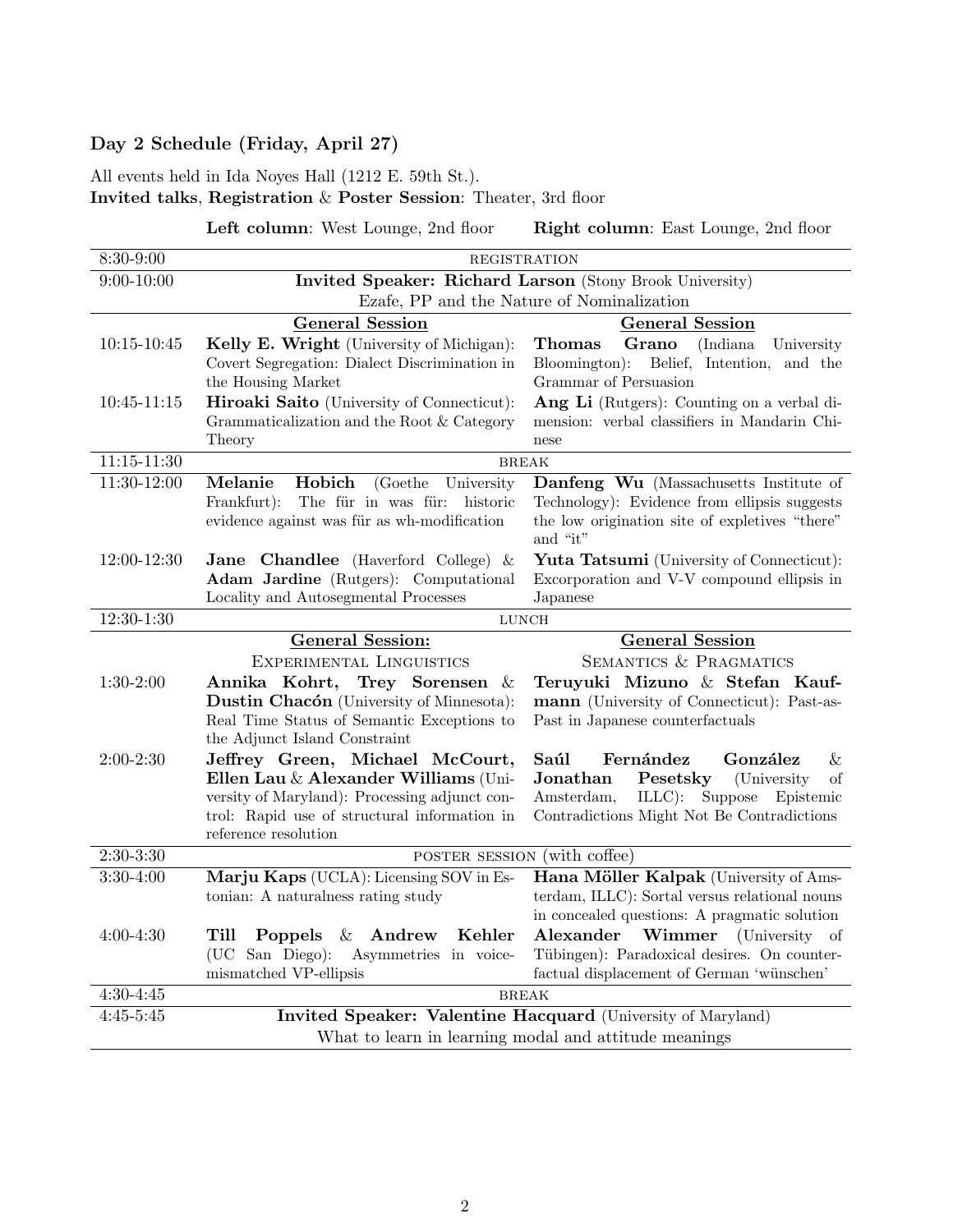### Day 3 Schedule (Saturday, April 28)

All events held in Ida Noyes Hall (1212 E. 59th St.) Invited talks & Registration: Theater, 3rd floor Banquet: Cloister Club, 1st floor (Bring ID!)

Left column: West Lounge, 2nd floor Right column: East Lounge, 2nd floor

| $9:00 - 10:00$<br>Invited Speaker: Klaus Abels (University College London)<br>The swamp construction<br><b>Special Session</b><br><b>Special Session</b><br><b>ELLIPSIS</b><br><b>MODIFICATION</b><br>$10:15 - 10:45$<br>Rafael Abramovitz (Massachusetts In-<br>Sherry Yong Chen (Massachusetts In-<br>stitute of Technology): Verb-Stranding Verb<br>stitute of Technology): From zero to bigger<br>Phrase Ellipsis in Russian: Evidence from Un-<br>things: numerality, intensification, and NPI<br>licensing<br>pronounced Subjects<br>Ryan Walter Smith, Rana Nabors,<br>$10:45 - 11:15$<br>Yi-Hsun Chen (Rutgers): On the morpho-<br>Roya Kabiri, Simin Karimi & Heidi<br>semantic puzzle of superlative modifiers<br>Harley (The University of Arizona): The<br>(un)availability of idiomatic readings in Per-<br>sian light verb-stranding ellipses<br>$11:15 - 11:30$<br><b>BREAK</b><br>11:30-12:00<br>Rebekah Baglini (Stanford University):<br>Eric Potsdam (University of Florida): Ex-<br>ceptives: An Under-Appreciated Ellipsis Con-<br>Expressive modifiers of manner and degree<br>struction<br>12:00-12:30<br>Anissa Zaitsu (UC Santa Cruz): The Syn-<br>Maria Kouneli (New York University):<br>tax of (Non-) reduced Why-Interrogatives<br>Determiner spreading and modification in<br>Kipsigis<br>$12:30-1:30$<br><b>LUNCH</b><br>$1:30-2:00$<br>Borui Zhang (University of Minnesota):<br>Vesela Simeonova (University of Ottawa):<br>Sluicing in Kathmandu Newari:<br>Flavors of predicate modification<br>Evidence<br>from the Effect of Island Repairing<br>$2:00-2:30$<br><b>Usama Soltan</b> (Middlebury College): On<br>Peter<br>Alrenga<br>(University)<br>of<br>Mas-<br>sachusetts Amherst): Emphatic vs. Exclusive<br>sluicing and its kin: Evidence from Egyptian<br>Arabic<br>Modification by 'Single': A Unified Approach<br>$2:30-2:45$<br><b>BREAK</b><br><b>General Session</b><br>PHONETICS & PHONOLOGY<br>$2:45-3:15$<br>Anne Pycha (University of Wisconsin-<br><b>Bilge Palaz</b> (University of Delaware): To-<br>wards a Unified Account of Clausal Ellipsis in<br>Milwaukee) & Georgia Zellou (UC Davis):<br>Listener responses to co-articulation: Solving<br>Turkish: A Non-Movement Analysis<br>the "Use it or Lose it" problem<br>$3:15 - 3:45$<br>Rong Yin & Jeremy Hartman (Univer-<br>Anisia Popescu (Paris Diderot University | 8:30-9:00 | <b>REGISTRATION</b>                                                                                        |  |  |
|------------------------------------------------------------------------------------------------------------------------------------------------------------------------------------------------------------------------------------------------------------------------------------------------------------------------------------------------------------------------------------------------------------------------------------------------------------------------------------------------------------------------------------------------------------------------------------------------------------------------------------------------------------------------------------------------------------------------------------------------------------------------------------------------------------------------------------------------------------------------------------------------------------------------------------------------------------------------------------------------------------------------------------------------------------------------------------------------------------------------------------------------------------------------------------------------------------------------------------------------------------------------------------------------------------------------------------------------------------------------------------------------------------------------------------------------------------------------------------------------------------------------------------------------------------------------------------------------------------------------------------------------------------------------------------------------------------------------------------------------------------------------------------------------------------------------------------------------------------------------------------------------------------------------------------------------------------------------------------------------------------------------------------------------------------------------------------------------------------------------------------------------------------------------------------------------------------------------------------------------------------------------------------------------------------------------------------------------------------------------------------|-----------|------------------------------------------------------------------------------------------------------------|--|--|
|                                                                                                                                                                                                                                                                                                                                                                                                                                                                                                                                                                                                                                                                                                                                                                                                                                                                                                                                                                                                                                                                                                                                                                                                                                                                                                                                                                                                                                                                                                                                                                                                                                                                                                                                                                                                                                                                                                                                                                                                                                                                                                                                                                                                                                                                                                                                                                                    |           |                                                                                                            |  |  |
|                                                                                                                                                                                                                                                                                                                                                                                                                                                                                                                                                                                                                                                                                                                                                                                                                                                                                                                                                                                                                                                                                                                                                                                                                                                                                                                                                                                                                                                                                                                                                                                                                                                                                                                                                                                                                                                                                                                                                                                                                                                                                                                                                                                                                                                                                                                                                                                    |           |                                                                                                            |  |  |
|                                                                                                                                                                                                                                                                                                                                                                                                                                                                                                                                                                                                                                                                                                                                                                                                                                                                                                                                                                                                                                                                                                                                                                                                                                                                                                                                                                                                                                                                                                                                                                                                                                                                                                                                                                                                                                                                                                                                                                                                                                                                                                                                                                                                                                                                                                                                                                                    |           |                                                                                                            |  |  |
|                                                                                                                                                                                                                                                                                                                                                                                                                                                                                                                                                                                                                                                                                                                                                                                                                                                                                                                                                                                                                                                                                                                                                                                                                                                                                                                                                                                                                                                                                                                                                                                                                                                                                                                                                                                                                                                                                                                                                                                                                                                                                                                                                                                                                                                                                                                                                                                    |           |                                                                                                            |  |  |
|                                                                                                                                                                                                                                                                                                                                                                                                                                                                                                                                                                                                                                                                                                                                                                                                                                                                                                                                                                                                                                                                                                                                                                                                                                                                                                                                                                                                                                                                                                                                                                                                                                                                                                                                                                                                                                                                                                                                                                                                                                                                                                                                                                                                                                                                                                                                                                                    |           |                                                                                                            |  |  |
|                                                                                                                                                                                                                                                                                                                                                                                                                                                                                                                                                                                                                                                                                                                                                                                                                                                                                                                                                                                                                                                                                                                                                                                                                                                                                                                                                                                                                                                                                                                                                                                                                                                                                                                                                                                                                                                                                                                                                                                                                                                                                                                                                                                                                                                                                                                                                                                    |           |                                                                                                            |  |  |
|                                                                                                                                                                                                                                                                                                                                                                                                                                                                                                                                                                                                                                                                                                                                                                                                                                                                                                                                                                                                                                                                                                                                                                                                                                                                                                                                                                                                                                                                                                                                                                                                                                                                                                                                                                                                                                                                                                                                                                                                                                                                                                                                                                                                                                                                                                                                                                                    |           |                                                                                                            |  |  |
|                                                                                                                                                                                                                                                                                                                                                                                                                                                                                                                                                                                                                                                                                                                                                                                                                                                                                                                                                                                                                                                                                                                                                                                                                                                                                                                                                                                                                                                                                                                                                                                                                                                                                                                                                                                                                                                                                                                                                                                                                                                                                                                                                                                                                                                                                                                                                                                    |           |                                                                                                            |  |  |
|                                                                                                                                                                                                                                                                                                                                                                                                                                                                                                                                                                                                                                                                                                                                                                                                                                                                                                                                                                                                                                                                                                                                                                                                                                                                                                                                                                                                                                                                                                                                                                                                                                                                                                                                                                                                                                                                                                                                                                                                                                                                                                                                                                                                                                                                                                                                                                                    |           |                                                                                                            |  |  |
|                                                                                                                                                                                                                                                                                                                                                                                                                                                                                                                                                                                                                                                                                                                                                                                                                                                                                                                                                                                                                                                                                                                                                                                                                                                                                                                                                                                                                                                                                                                                                                                                                                                                                                                                                                                                                                                                                                                                                                                                                                                                                                                                                                                                                                                                                                                                                                                    |           |                                                                                                            |  |  |
|                                                                                                                                                                                                                                                                                                                                                                                                                                                                                                                                                                                                                                                                                                                                                                                                                                                                                                                                                                                                                                                                                                                                                                                                                                                                                                                                                                                                                                                                                                                                                                                                                                                                                                                                                                                                                                                                                                                                                                                                                                                                                                                                                                                                                                                                                                                                                                                    |           |                                                                                                            |  |  |
|                                                                                                                                                                                                                                                                                                                                                                                                                                                                                                                                                                                                                                                                                                                                                                                                                                                                                                                                                                                                                                                                                                                                                                                                                                                                                                                                                                                                                                                                                                                                                                                                                                                                                                                                                                                                                                                                                                                                                                                                                                                                                                                                                                                                                                                                                                                                                                                    |           |                                                                                                            |  |  |
|                                                                                                                                                                                                                                                                                                                                                                                                                                                                                                                                                                                                                                                                                                                                                                                                                                                                                                                                                                                                                                                                                                                                                                                                                                                                                                                                                                                                                                                                                                                                                                                                                                                                                                                                                                                                                                                                                                                                                                                                                                                                                                                                                                                                                                                                                                                                                                                    |           |                                                                                                            |  |  |
|                                                                                                                                                                                                                                                                                                                                                                                                                                                                                                                                                                                                                                                                                                                                                                                                                                                                                                                                                                                                                                                                                                                                                                                                                                                                                                                                                                                                                                                                                                                                                                                                                                                                                                                                                                                                                                                                                                                                                                                                                                                                                                                                                                                                                                                                                                                                                                                    |           |                                                                                                            |  |  |
|                                                                                                                                                                                                                                                                                                                                                                                                                                                                                                                                                                                                                                                                                                                                                                                                                                                                                                                                                                                                                                                                                                                                                                                                                                                                                                                                                                                                                                                                                                                                                                                                                                                                                                                                                                                                                                                                                                                                                                                                                                                                                                                                                                                                                                                                                                                                                                                    |           |                                                                                                            |  |  |
|                                                                                                                                                                                                                                                                                                                                                                                                                                                                                                                                                                                                                                                                                                                                                                                                                                                                                                                                                                                                                                                                                                                                                                                                                                                                                                                                                                                                                                                                                                                                                                                                                                                                                                                                                                                                                                                                                                                                                                                                                                                                                                                                                                                                                                                                                                                                                                                    |           |                                                                                                            |  |  |
|                                                                                                                                                                                                                                                                                                                                                                                                                                                                                                                                                                                                                                                                                                                                                                                                                                                                                                                                                                                                                                                                                                                                                                                                                                                                                                                                                                                                                                                                                                                                                                                                                                                                                                                                                                                                                                                                                                                                                                                                                                                                                                                                                                                                                                                                                                                                                                                    |           |                                                                                                            |  |  |
|                                                                                                                                                                                                                                                                                                                                                                                                                                                                                                                                                                                                                                                                                                                                                                                                                                                                                                                                                                                                                                                                                                                                                                                                                                                                                                                                                                                                                                                                                                                                                                                                                                                                                                                                                                                                                                                                                                                                                                                                                                                                                                                                                                                                                                                                                                                                                                                    |           |                                                                                                            |  |  |
|                                                                                                                                                                                                                                                                                                                                                                                                                                                                                                                                                                                                                                                                                                                                                                                                                                                                                                                                                                                                                                                                                                                                                                                                                                                                                                                                                                                                                                                                                                                                                                                                                                                                                                                                                                                                                                                                                                                                                                                                                                                                                                                                                                                                                                                                                                                                                                                    |           |                                                                                                            |  |  |
|                                                                                                                                                                                                                                                                                                                                                                                                                                                                                                                                                                                                                                                                                                                                                                                                                                                                                                                                                                                                                                                                                                                                                                                                                                                                                                                                                                                                                                                                                                                                                                                                                                                                                                                                                                                                                                                                                                                                                                                                                                                                                                                                                                                                                                                                                                                                                                                    |           |                                                                                                            |  |  |
|                                                                                                                                                                                                                                                                                                                                                                                                                                                                                                                                                                                                                                                                                                                                                                                                                                                                                                                                                                                                                                                                                                                                                                                                                                                                                                                                                                                                                                                                                                                                                                                                                                                                                                                                                                                                                                                                                                                                                                                                                                                                                                                                                                                                                                                                                                                                                                                    |           |                                                                                                            |  |  |
|                                                                                                                                                                                                                                                                                                                                                                                                                                                                                                                                                                                                                                                                                                                                                                                                                                                                                                                                                                                                                                                                                                                                                                                                                                                                                                                                                                                                                                                                                                                                                                                                                                                                                                                                                                                                                                                                                                                                                                                                                                                                                                                                                                                                                                                                                                                                                                                    |           |                                                                                                            |  |  |
|                                                                                                                                                                                                                                                                                                                                                                                                                                                                                                                                                                                                                                                                                                                                                                                                                                                                                                                                                                                                                                                                                                                                                                                                                                                                                                                                                                                                                                                                                                                                                                                                                                                                                                                                                                                                                                                                                                                                                                                                                                                                                                                                                                                                                                                                                                                                                                                    |           |                                                                                                            |  |  |
|                                                                                                                                                                                                                                                                                                                                                                                                                                                                                                                                                                                                                                                                                                                                                                                                                                                                                                                                                                                                                                                                                                                                                                                                                                                                                                                                                                                                                                                                                                                                                                                                                                                                                                                                                                                                                                                                                                                                                                                                                                                                                                                                                                                                                                                                                                                                                                                    |           |                                                                                                            |  |  |
|                                                                                                                                                                                                                                                                                                                                                                                                                                                                                                                                                                                                                                                                                                                                                                                                                                                                                                                                                                                                                                                                                                                                                                                                                                                                                                                                                                                                                                                                                                                                                                                                                                                                                                                                                                                                                                                                                                                                                                                                                                                                                                                                                                                                                                                                                                                                                                                    |           |                                                                                                            |  |  |
|                                                                                                                                                                                                                                                                                                                                                                                                                                                                                                                                                                                                                                                                                                                                                                                                                                                                                                                                                                                                                                                                                                                                                                                                                                                                                                                                                                                                                                                                                                                                                                                                                                                                                                                                                                                                                                                                                                                                                                                                                                                                                                                                                                                                                                                                                                                                                                                    |           |                                                                                                            |  |  |
|                                                                                                                                                                                                                                                                                                                                                                                                                                                                                                                                                                                                                                                                                                                                                                                                                                                                                                                                                                                                                                                                                                                                                                                                                                                                                                                                                                                                                                                                                                                                                                                                                                                                                                                                                                                                                                                                                                                                                                                                                                                                                                                                                                                                                                                                                                                                                                                    |           |                                                                                                            |  |  |
|                                                                                                                                                                                                                                                                                                                                                                                                                                                                                                                                                                                                                                                                                                                                                                                                                                                                                                                                                                                                                                                                                                                                                                                                                                                                                                                                                                                                                                                                                                                                                                                                                                                                                                                                                                                                                                                                                                                                                                                                                                                                                                                                                                                                                                                                                                                                                                                    |           |                                                                                                            |  |  |
|                                                                                                                                                                                                                                                                                                                                                                                                                                                                                                                                                                                                                                                                                                                                                                                                                                                                                                                                                                                                                                                                                                                                                                                                                                                                                                                                                                                                                                                                                                                                                                                                                                                                                                                                                                                                                                                                                                                                                                                                                                                                                                                                                                                                                                                                                                                                                                                    |           |                                                                                                            |  |  |
|                                                                                                                                                                                                                                                                                                                                                                                                                                                                                                                                                                                                                                                                                                                                                                                                                                                                                                                                                                                                                                                                                                                                                                                                                                                                                                                                                                                                                                                                                                                                                                                                                                                                                                                                                                                                                                                                                                                                                                                                                                                                                                                                                                                                                                                                                                                                                                                    |           |                                                                                                            |  |  |
|                                                                                                                                                                                                                                                                                                                                                                                                                                                                                                                                                                                                                                                                                                                                                                                                                                                                                                                                                                                                                                                                                                                                                                                                                                                                                                                                                                                                                                                                                                                                                                                                                                                                                                                                                                                                                                                                                                                                                                                                                                                                                                                                                                                                                                                                                                                                                                                    |           |                                                                                                            |  |  |
| sity of Massachusetts Amherst): Perspectives<br>- Paris 7): Syllable count judgments: relating                                                                                                                                                                                                                                                                                                                                                                                                                                                                                                                                                                                                                                                                                                                                                                                                                                                                                                                                                                                                                                                                                                                                                                                                                                                                                                                                                                                                                                                                                                                                                                                                                                                                                                                                                                                                                                                                                                                                                                                                                                                                                                                                                                                                                                                                                     |           |                                                                                                            |  |  |
| under Ellipsis<br>gestural composition and syllable weight                                                                                                                                                                                                                                                                                                                                                                                                                                                                                                                                                                                                                                                                                                                                                                                                                                                                                                                                                                                                                                                                                                                                                                                                                                                                                                                                                                                                                                                                                                                                                                                                                                                                                                                                                                                                                                                                                                                                                                                                                                                                                                                                                                                                                                                                                                                         |           |                                                                                                            |  |  |
| $3:45 - 4:00$                                                                                                                                                                                                                                                                                                                                                                                                                                                                                                                                                                                                                                                                                                                                                                                                                                                                                                                                                                                                                                                                                                                                                                                                                                                                                                                                                                                                                                                                                                                                                                                                                                                                                                                                                                                                                                                                                                                                                                                                                                                                                                                                                                                                                                                                                                                                                                      |           | <b>BREAK</b>                                                                                               |  |  |
| $4:00 - 5:00$                                                                                                                                                                                                                                                                                                                                                                                                                                                                                                                                                                                                                                                                                                                                                                                                                                                                                                                                                                                                                                                                                                                                                                                                                                                                                                                                                                                                                                                                                                                                                                                                                                                                                                                                                                                                                                                                                                                                                                                                                                                                                                                                                                                                                                                                                                                                                                      |           | Invited Speaker: Marcin Morzycki (Michigan State University)<br>Semantic Viruses and Multiple Superlatives |  |  |
| 6:30<br>BANQUET & KARAOKE (BRING ID!)                                                                                                                                                                                                                                                                                                                                                                                                                                                                                                                                                                                                                                                                                                                                                                                                                                                                                                                                                                                                                                                                                                                                                                                                                                                                                                                                                                                                                                                                                                                                                                                                                                                                                                                                                                                                                                                                                                                                                                                                                                                                                                                                                                                                                                                                                                                                              |           |                                                                                                            |  |  |